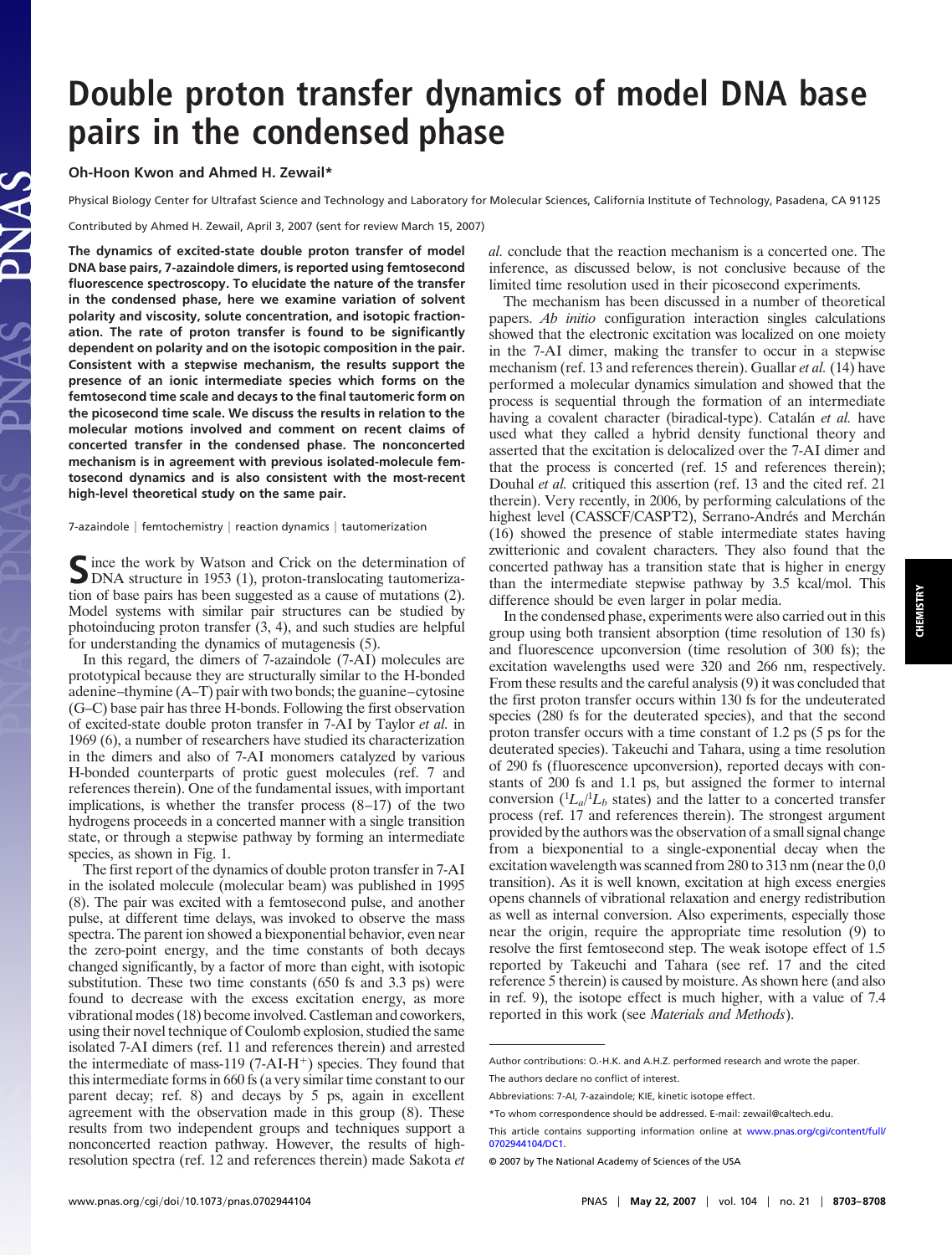

**Fig. 1.** Molecular structures involved in the stepwise, or concerted, double proton-transfer dynamics of the model base pair, 7-AI dimer. The structures of deuterated species studied are also displayed.

Here, we report results of a systematic investigation of the effect of solvent polarity and viscosity, and solute isotopic composition and concentration, all made by exciting the pair near the 0,0 of the transition. An intermediate, which has a large dipole moment, will manifest its presence in changes of the rates with polarity (9, 13, 16). At a given polarity, the determination of kinetic isotope effect (KIE) is also a powerful measure of the degree of concertedness, if truly dominant (19–22). The results of such experiments, ''proton inventory'' (19–22), are unique for concerted double-protontransfer reactions. To a good approximation, the rates follow the rule of geometric mean, i.e.,  $k^{\text{HD}} = k^{\text{DH}} = (k^{\text{HH}}k^{\text{DD}})^{1/2}$ , where  $k^{\text{HH}}$ ,  $k^{\text{HD}}$ ,  $k^{\text{DH}}$ , and  $k^{\text{DD}}$  are the corresponding isotopic-species rate constant. The results reported here for the effect of solvent polarity and viscosity and solute isotopic composition and concentration are entirely consistent with the stepwise mechanism.

### **Results**

**Steady-State Spectra.** Fig. 2 shows that the lowest absorption band of 7-AI in *n*-heptane shifts to the red and grows around 310 nm with the increase of 7-AI concentration. The spectral changes reflect the self-association of 7-AI by H-bonding to produce dimers in the nonpolar solvent (*n*-heptane) as in other nonpolar solvents, 3-methylpentane and *n*-hexane (9, 17). Only the UV emission around 320 nm from 7-AI monomers appears at the low concentration of  $[7-AI] = 1.0 \times 10^{-5}$  M. However, at the high concentration of  $[7-AI] = 0.02 M$ , and for red-tail excitation at 315 nm, the UV fluorescence shifts to  $\approx$ 350 nm and a new visible fluorescence appears around 480 nm. Because the dimer absorption is more red-shifted, the dimers can be predominantly excited at 315 nm. The visible fluorescence has been shown to arise from the tautomer generated by proton transfer (9, 17). The weak UV band is composite of the fluorescence of monomers having a nanosecond lifetime and possibly some oligomers (9, 17).

The absorption and emission spectra of 7-AI in acetonitirile (ACN) are shown in Fig. 2. In contrast to the spectra obtained in *n*-heptane, the absorption spectra do not show significant dependence on the concentration of 7-AI. The fluorescence spectra, however, exhibit the concomitant growth of the visible fluorescence around 500 nm relative to the  $U\bar{V}$  fluorescence with the increase of 7-AI concentration. There is no absorption around 380 nm, that is, the 7-AI dimeric tautomer does not exist in the ground state (23). The spectral similarity of the visible fluorescence in ACN to that in *n*-heptane is consistent with the visible band being the fluorescence of 7-AI tautomers.



**Fig. 2.** Steady-state absorption and fluorescence spectra. (*Upper*) In*n*-heptane, absorption spectra were obtained with [7-AI] =  $1 \times 10^{-5}$  (solid) and  $1 \times 10^{-3}$  M (dotted). Fluorescence spectra were measured with [7-AI] =  $1 \times 10^{-5}$  (solid,  $\lambda_{ex}$  = 290 nm) and 2  $\times$  10<sup>-2</sup> M (dotted,  $\lambda_{ex}$  = 315 nm). In ACN, absorption spectra were obtained with [7-AI] =  $1 \times 10^{-5}$  (solid) and  $1 \times 10^{-2}$  M (dashed). Fluorescence spectra were measured with [7-AI] = 1  $\times$  10<sup>-5</sup> (solid,  $\lambda_{\sf ex}$  = 290 nm), 0.05 (dotted,  $\lambda_{\sf ex}$  = 320 nm) and 0.1 M (dashed,  $\lambda_{\sf ex}$  = 320 nm). The fluorescence was normalized to that of the monomer. Note that at steady state the emission of monomers and tautomers dominate because of their relatively long lifetimes. (*Lower*) Linear relationships for dimers. Plots of  $A_0/(A - A_0)$  versus  $1/(A - A_0)^{1/2}$  at 317 nm in *n*-heptane (squares) and ACN (circles); see text.

The equilibrium constant  $(K_{eq})$  for the monomer–dimer  $(M-D)$ equilibrium, M + M  $\leftrightarrow$  D, can be expressed as  $K_{eq} = [D]/(C 2[D]$ <sup>2</sup>, where *C* is the actual concentration of 7-AI in solution (*C* =  $[M] + 2[D]$ ). In the case where the absorption spectrum of the dimer overlaps that of the monomer, a linear relationship, based on Beer–Lambert law, is derived (24) to relate  $A_0/(A - A_0)$  to the quantity  $1/(A - A_0)^{1/2}$  (see Fig. 2 *Lower*), where *A* is the absorbance at a given wavelength, and  $A_0$  is that of the monomer  $A_0 = \varepsilon_M Cl$ [\[supporting information \(SI\)](http://www.pnas.org/cgi/content/full/0702944104/DC1) *Text*]. The plot of  $A_0/(A - A_0)$  versus  $1/(A - A_0)^{1/2}$  at 317 nm in Fig. 2 shows the expected linearity and confirms the formation of dimers in ACN. From the slope, using a linear least-squares fit, we obtained  $K_{eq}$  to be 32 M<sup>-1</sup> in ACN. For *n*-heptane, with a similar plot, the value of  $K_{eq}$  was found to be much higher,  $1.8 \times 10^3$  M<sup>-1</sup>, consistent with the reported values for 3-methylpentane  $(1.8 \times 10^3 \,\mathrm{M}^{-1})$  and for *n*-hexane  $(2.4 \times 10^3 \,\mathrm{M}^{-1})$ solutions (9, 17). We note that dimer formation of 7-AI in ACN has been reported using mass spectrometry (25).

**Time-Resolved Fluorescence. Viscosity and concentration dependence.** To investigate the role of solvent viscosity, we measured fluorescence transients at 380 nm in a series of *n*-alkane solvents. The results in Fig. 3 *Upper* show that, within our experimental errors, the femtosecond transients are identical in *n*-heptane, *n*-dodecane, and *n*-hexadecane having viscosity ( $\eta$  at 25°C) of 0.387, 1.383, and 3.032 cP, respectively. The decay time in all solvents is  $\approx 1.1$  ps; there is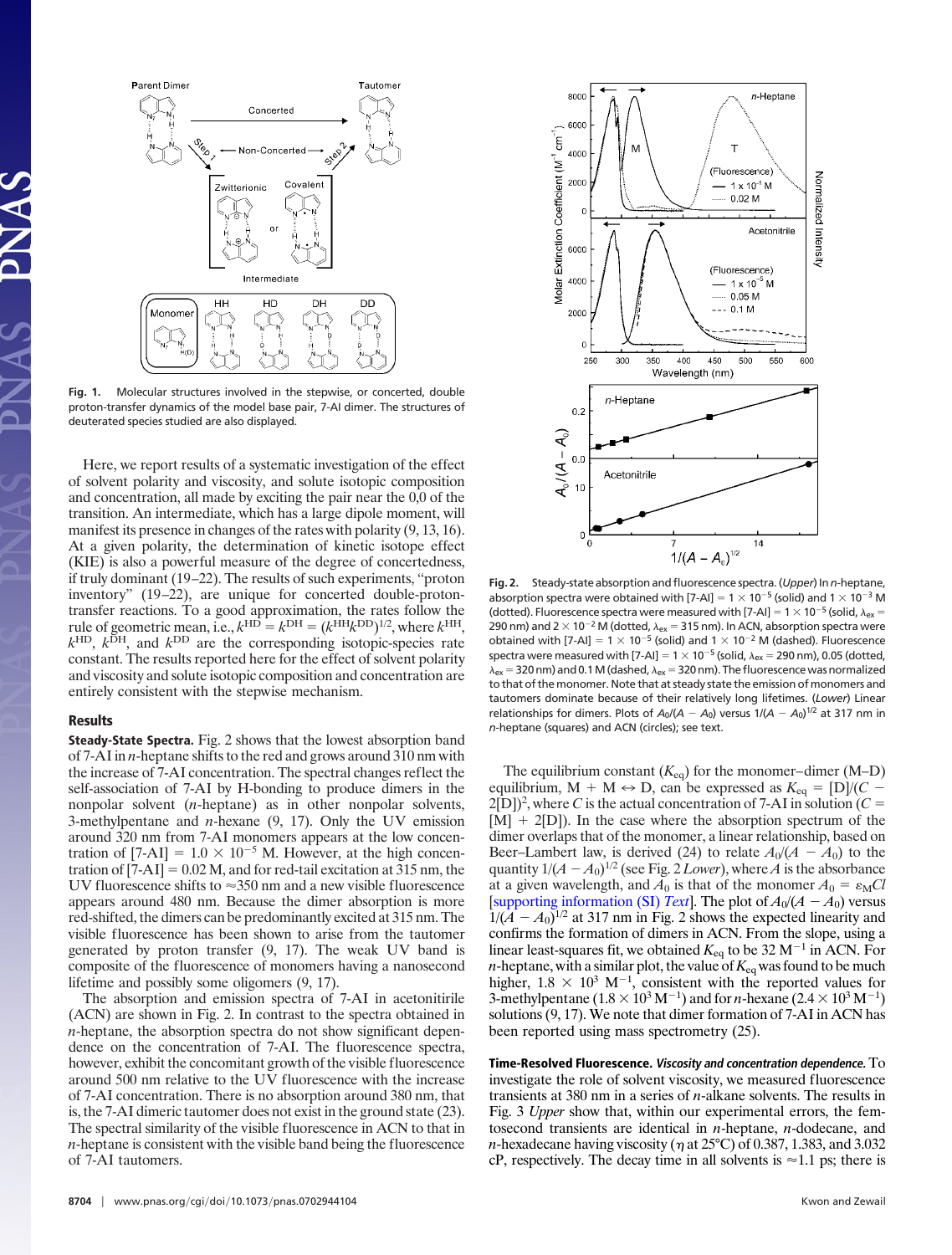

**Fig. 3.** Viscosity and concentration effects. (*Upper*) Fluorescence transients, collected at 380 nm, of 7-AI (0.02 M) in *n*-heptane, *n*-dodecane, and *n*hexadecane. Solid curves are best-fitted exponential decays. (*Lower*) Fluorescence transients, monitored at 420 nm, of 7-AI in acetonitrile having  $[7-AI] = 0.1$ (open circles) and 0.5 M (filled circles). Solid curves are best-fitted exponential

 $\approx$ 3% of a nanosecond component that is that of the monomer [\(SI](http://www.pnas.org/cgi/content/full/0702944104/DC1) [Table 1\)](http://www.pnas.org/cgi/content/full/0702944104/DC1). In *n*-hexane (0.300 cP at 25°C), the decay time has been reported to be 1.1 ps (17). Thus, the insensitivity of the observed dynamics to solvent viscosity is established in the viscosity region of  $0.3 \leq \eta \leq 3.$ 

For the concentration dependence we show the fluorescence transients of 7-AI in ACN (Fig. 3 *Lower*). The 29% of the fluorescence transient, recorded at 420 nm, of 7-AI in ACN with  $[7-AI] = 0.1$  M decays with a time constant of 2.2 ps. The residual transient (71%) remains flat in the time window shown. At the higher 7-AI concentration of 0.5 M, the fluorescence transient gives a time constant of 2.2 ps (60%) and a constant offset of 40%. The fact that the time constant does not vary with concentration, but the amplitude fraction does, indicates that collision-induced dimer formation (bimolecular excimer) in the excited state does not occur, at least on the time scale of interest. Accordingly, in this study the time constants of proton transfer are independent of the concentration of 7-AI.

**Polarity dependence.** Fig. 4 *Upper* shows a series of fluorescence transients recorded in the UV and green regions and for various polarity. In *n*-heptane, the tautomeric fluorescence at 530 nm grows with a time constant of 1.1 ps (75%), which is identical, within our experimental errors, to the decay time of 1.1 ps obtained at 380 nm, following the ultrafast rise (25%). In alkane solvents, it has been reported that vibrational cooling of the tautomer has a time constant of 12 ps and appears as a rise when the maximum of tautomeric fluorescence (480 nm) is monitored (9), but as a decay when the red tail of the band (560–600 nm) is detected (ref. 17 and the cited ref. 5 therein). Here, at 480 nm, we did observe the 12 ps component, and it is not detected at the wavelength of 530 nm. For each solution, the decay time obtained in the UV region matches well the rise time of tautomeric green fluorescence [\(SI Table 1\)](http://www.pnas.org/cgi/content/full/0702944104/DC1). Hence, the picosecond time constants observed in all of the solutions are related to proton transfer in 7-AI dimers. As mentioned before, the constant offset in our time window, which is more appreciable in polar solvents, is due to the fluorescence of monomers and possibly oligomers (9, 17). The time constants used for the fit of all of the transients in Figs. 3 *Upper* and 4 *Upper* are given in [SI Table 1.](http://www.pnas.org/cgi/content/full/0702944104/DC1)



decays. **Fig. 4.** Polarity effects. (*Upper*) Fluorescence transients of 7-AI in *<sup>n</sup>*-heptane  $([7A] = 0.02 M)$ , diethyl ether (0.1 M), dichloromethane (0.1 M), and acetonitrile (0.5 M). Monitored wavelengths for UV and green fluorescence are indicated near transients. Solid curves are best-fitted exponential decays. (*Lower*) Rate changes with dielectric constant. Plot of the logarithm of the proton-transfer rate (*k*) against the reciprocal of the medium dielectric constant. A linear fit (line) is also shown (see text).

The rise and decay time constants vary with solvent polarity. The time constant changes from 1.1 to 2.1 ps. We note that the viscosity of the solvent and the concentration of the solute were verified to have no significant effect on the proton-transfer dynamics (see above). To examine polarity correlations, we plot the logarithm of the rate constant of proton transfer,  $k$ , i.e., the reciprocal of the time constant, versus the reciprocal of the dielectric constant (Fig. 4 *Lower*). In general, it is clear that the more polar the medium, the smaller the rate constant. From an electrostatic model of Kirkwood *et al.* (26), one predicts a linear relationship between  $ln(k)$  and  $1/\varepsilon$ for reactions of both neutral and charged dipolar molecules. The intercept gave  $k_0$  ( $\varepsilon = 2$ ) of  $(1.1 \text{ ps})^{-1}$  which is in good agreement with the value in *n*-heptane ( $\varepsilon = 1.92$ ); the slope  $(\alpha \mu^2 / r^3)$  gives an effective radius of  $\approx$  1.4 nm for the intermediate with  $\mu$  = 12 D. **Isotope** *dependence*. Fig. 5 shows the effect of deuterium substitution on the fluorescence transients of 7-AI in *n*-heptane. The transients at 380 and 530 nm are profoundly influenced by deuteration. The fluorescence of the deuterated samples, collected at 380 nm, decays with a time constant of 8.1 (80%) and 1.8 ps (18%). The tautomeric fluorescence at 530 nm rises with a constant of 9.7 (76%) and 1.6 ps (21%), showing close correlation with the decay at 380 nm; the rest (3%) of the transient is observed to build up within our temporal resolution. The observation of a relatively small amount (18%) of the 1.8-ps component indicates that the sample contains some nondeuterated 7-AI (18%), giving the real isotopic enrichment of 82% in the prepared sample (9). The lengthening of the 1.1-ps component to 1.8 ps can be rationalized, as discussed below.

Upon deuteration, the time constant of 1.1 ps in the nondeuterated 7-AI solution changed to 8.1 ps giving rise to a KIE of 7.4. It is worth mentioning that the KIE measured in solutions is very sensitive to the isotopic enrichment in bulk solution (9, 17). The inset of Fig. 5 shows that the initial fractional amplitude of the ultrafast component (within our temporal resolution) in the rise of tautomeric fluorescence decreases from 0.25 to 0.03 upon deutera-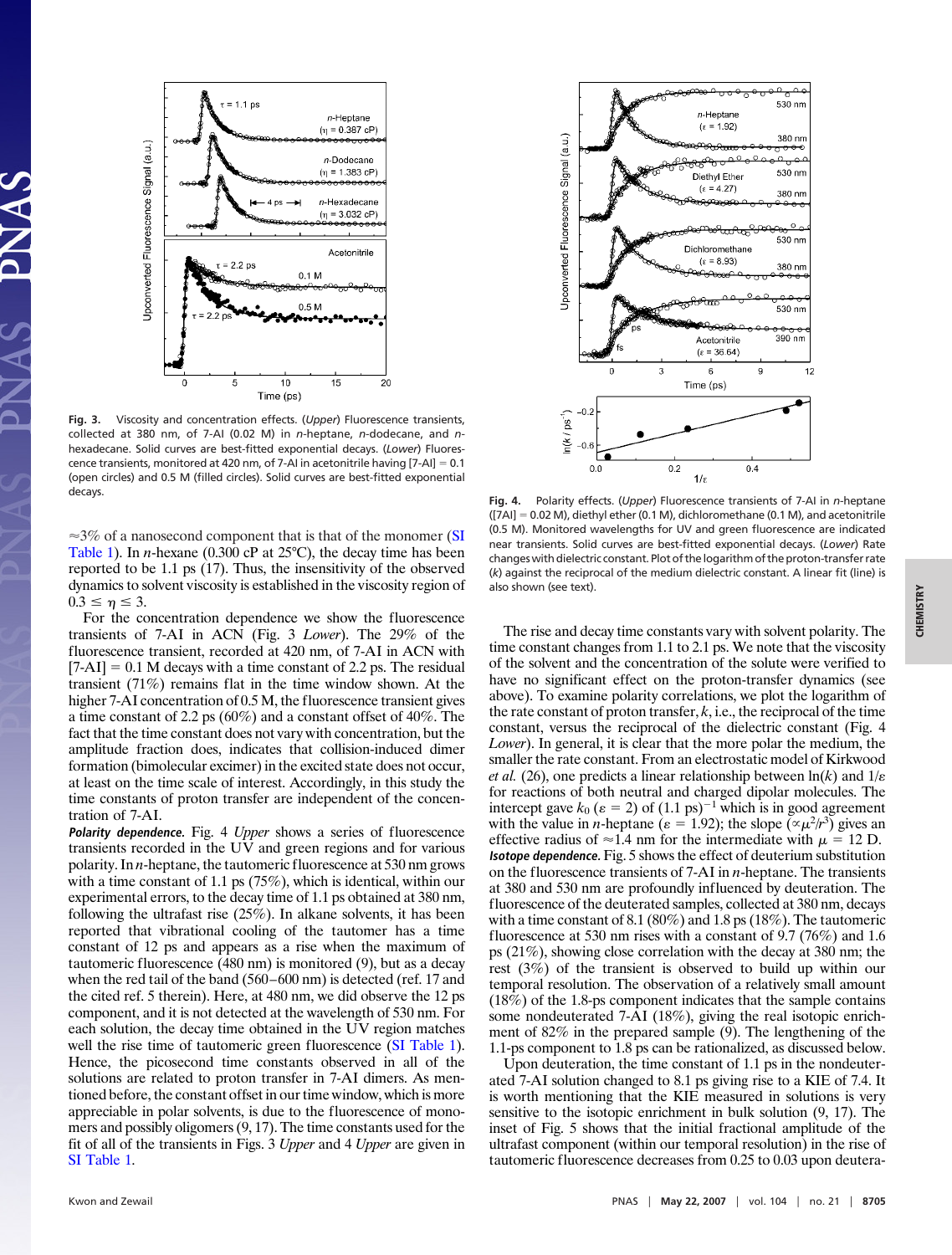

**Fig. 5.** Isotope effects. Fluorescence transients of protiated (open circles) and deuterated 7-AI (filled circles) in *n*-heptane. The fluorescence was collected at 380 nm (*Upper*) and 530 nm (*Lower*). (*Inset*) An enlargement of the early-time rise behavior. Solid curves are best-fitted exponential decays.

tion of 7-AI samples. Given these changes, we performed a series of ''proton inventory'' (3, 21, 27, 28) experiments and measured the rates for various isotopic fractions by varying the relative concentration composition of 7-AI, deuterated and undeuterated. This way, equilibration results in dimers with a statistical isotopic mixture. Fig. 6 presents the fluorescence transients, collected at 380 nm, of 7-AI in *n*-heptane at various deuteration ratios.

In isotopically mixed systems, four different dimeric isotopomers can exist: HH, HD, DH, and DD, where the successive two letters denote the protic hydrogen atom on pyrrolic nitrogen  $(N_1)$  and pyridinic nitrogen  $(N_7)$  atoms, respectively, in an excited moiety of the dimer. The rate constants for the above isotopomers are  $k<sup>HH</sup>$ ,  $k^{\text{HD}}$ ,  $k^{\text{DH}}$ , and  $k^{\text{DD}}$ , respectively. If  $X_{\text{D}}$  is the mole fraction of the deuterated 7-AI in the sample, then  $X_D = [D]/([H] + [D])$ . The decay of the dimers with one  $N_1H$  moiety, i.e., the two species of HH and HD (see Fig. 1), can be expressed (27, 28) in terms of the concentration of [N1H], and similarly for [N1D] (*[SI Text](http://www.pnas.org/cgi/content/full/0702944104/DC1)*). Because the time scale of isotopic exchange at our concentration in the solvent used is expected to be much longer than picoseconds, no H/D exchange is expected during proton transfer. The normalized fluorescence decay of a statistically equilibrated sample is thus composed of two decays of  $N_1H$  and  $N_1D$  (27):

$$
F(t) = X_{\rm H} \exp(-k_f t) + X_{\rm D} \exp(-k_s t),
$$
 [1]

where  $X_H$  is the mole fraction of the protiated 7-AI in the sample  $(X_H = 1 - X_D)$ . It follows that  $k_f = k^{HH} + (k^{HD} - k^{HH})X_D$ , and  $k_s = k^{\text{DH}} + (k^{\text{DD}} - k^{\text{DH}})X_{\text{D}}$ . In Fig. 6, each transient fits well to Eq. **1**, including the 2–3% long-lived component. Without straining any parameters in Eq. 1, the  $k_f$  and  $k_s$  values, as well as the real isotopic fractionation  $(X_D)$  in the sample, were determined. The extracted  $k_f$  and  $k_s$  values are linearly dependent on the  $X<sub>D</sub>$  values. Accordingly, from the linear plots of  $k_f$  and  $k_s$  with variation of  $X_D$  in Fig. 6, the rate constants  $\vec{k}^{\text{HH}}, \vec{k}^{\text{HD}}, \vec{k}^{\text{DH}}$ , and  $\vec{k}^{\text{DD}}$  were obtained to be  $(1.1 \text{ ps})^{-1}$ ,  $(1.9 \pm 0.2 \text{ ps})^{-1}$ ,  $(4.7 \pm 0.4 \text{ ps})^{-1}$ , and  $(9.9 \pm 2.8 \text{ ps})^{-1}$ , respectively. One should note that the assignment of  $k^{\text{HD}}$  and  $k^{\text{DH}}$ to  $(1.9 \text{ ps})^{-1}$  and  $(4.7 \text{ ps})^{-1}$  could also be interchangeable, but the significant point is that  $k^{\text{HD}} \neq k^{\text{DH}} \neq (k^{\text{HH}}k^{\text{DD}})^{1/2} = (3.3 \pm 0.8)$  $(p<sub>s</sub>)<sup>-1</sup>$ , as discussed below.

### **Discussion**

The above results can be summarized as follows. First, viscosity of the medium (*n*-alkanes) in the range of  $0.3 \le \eta \le 3$  has no



**Fig. 6.** Proton inventory experiments. Fluorescence transients, monitored at 380 nm, of 7-AI in *n*-heptane for various isotopic fractionation,  $X_D$ . The  $X_D$  values are given on each transient. (*Inset*) Rate changes with isotopic fractionation. Plots of  $k_f$  (open circles) and  $k_s$  (open squares) versus  $X_D$  for 7-AI in *n*-heptane.  $k_f$  and  $k_s$ are the fast and the slow component obtained in the decay dynamics. The linear fits for*k*fand*k*swere performedwith properweighting of the standard deviation for each data point (see text).

significant effect on proton-transfer rates. Second, the concentration of the solute in polar ACN over the range of 0.1–0.5 M, similarly, has no effect on the rates (but the equilibrium concentration does change).We have determined the equilibrium constant of  $K_{eq}$  to be 32 M<sup>-1</sup> and 1800 M<sup>-1</sup> in ACN and *n*-heptane, respectively, indicating difference in the free energy and populations. Third, the effect of polarity is significant as evidenced in the change of the rate from  $(1.1 \text{ ps})^{-1}$  in *n*-heptane to  $(2.1 \text{ ps})^{-1}$  in ACN. Fourth, the dependence of the rates on isotopic composition (from proton inventory experiments) over a whole range of mole fraction provides the rate constants for the isotopically different species,  $\hat{k}^{\text{HH}}, k^{\text{HD}}, k^{\text{DH}},$  and  $k^{\text{DD}}$ , and these rates are indicative of the reaction mechanism.

In a full account of our previous work (9), we have discussed the key issues pertinent to proton-transfer dynamics in 7-AI. The experimental observations and theoretical studies made (up to 1999) were discussed. From this detailed discussion of dynamics in the condensed phase, with comparison with that in the gas phase, we pointed out several points regarding barrier crossing and highlighted some misconceptions regarding the meaning of concertedness and reaction trajectories. Basically, in reactions of this type we must consider two types of trajectories (Eqs. 1 and 2 in ref. 9): $P \rightarrow$  $I \rightarrow T$ ; and  $P \rightarrow T$ , where P, I, and T correspond to the parent initial dimer, an intermediate, and the tautomer, respectively. When the pair has essentially no internal energy (or energy below the barrier), as in molecular beam or low-temperature experiments, then the role of the intermediate becomes prominent. However, at much higher energy above the barrier, it is meaningless to speak of tunneling through the barrier and the associated nonconcerted dynamics. In the case of 7-AI, the barrier is  $\approx$  1.3 kcal/mol and at room temperature the thermal (internal) energy is sufficient to induce above-the-barrier crossing. As pointed out in ref. 9, the rates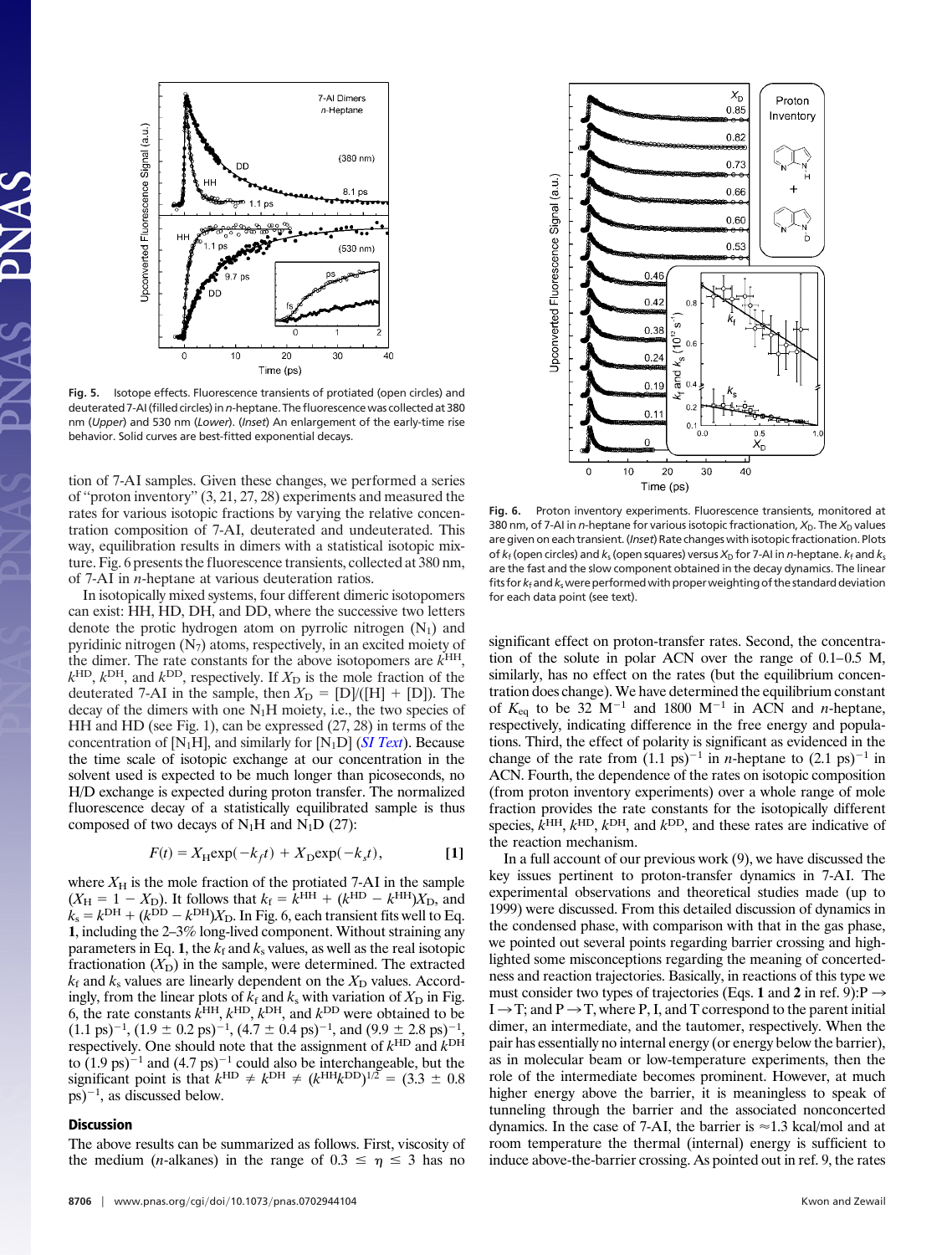

**Fig. 7.** A potential energy profile. For the proton transfer processes of 7-AI dimers, we adapt the potential energy curves calculated in ref. 16, and include influence of polar solvents. Energy differences of involved species in kcal/mol are also given near reaction paths; the values are taken relative to that of the lowest excited state of the parent dimer. The numbers in parentheses give the dipole moment in Debyes. The effect of polarity is schematically superimposed on the calculated curves to illustrate the observed changes with dielectric constant.

in the beam experiment at a few kcal/mol of internal energy are comparable to those in the condensed phase.

Several remarks are worth emphasizing. First, bifurcation of trajectories is a well known phenomenon in many systems (29, 30). Second, the only experiment with a time resolution sufficient to resolve the initial femtosecond transfer is the one reported using transient absorption (9), giving, following excitation of the pair, a rise of 280 fs (for DD) and  $\leq$  130 fs (for HH). This experiment was made at 320-nm excitation, low enough in energy to prevent high-energy state excitation; the excitation is ''below'' the origin at 310 nm. Third, the isotope effect was observed for both the first and second step (reported in the gas phase in ref. 8) with similar range and it is not conceivable that internal conversion and proton transfer have similar isotope effects. Finally, essentially all highlevel theoretical studies (ref. 16 and references therein) have pointed out the presence of the intermediate along the reaction path, and that the concerted path is at higher energy than the nonconcerted one by 3.5 kcal (16). Consistent with our view of a reduced two-coordinate landscape (8), molecular dynamics simulations (14) have shown that the motion of the wave packet occurs in the N<sup>n</sup>N and N—H space, and on the observed time scale.

Our results not only support the above picture but also identify the intermediate as ionic in character, consistent with the results of a recent high-level theoretical study (16). The effect of solvent polarity on the dynamics of proton transfer is the result of changes in the energetics of P, I, and T and/or the variation of H-bond distance along the proton-transfer coordinate. In general, the rate constant of a reaction is sensitive to polarity (26, 31) if the reactant and product have different dipole moments; the more polar the state the lower its energy becomes. The reaction rate is expected to increase in polar solvents if the product is more polar than the reactant. On the other hand, if an ionic intermediate is present, polarity of the medium is expected to further stabilize its energy, resulting in an acceleration of the first transfer and deceleration of the subsequent proton transfer. The solvent polarity could also change the distances involved in proton transfer, and there exists a correlation between the increase in polarity and decrease in heavyatom distances (in this case the  $N \cdot \overline{N}$ ) if the species is nearly neutral (32, 33); if the species is strongly ionic, then the reverse could occur. It follows that time-resolved experiments of solutions of different polarity can elucidate the presence/absence of the intermediate and its nature (ionic vs. covalent).

In the present study of polarity effect, which requires special care because of the lower value of  $K_{eq}$ , the rate constant  $(k<sup>HH</sup>)$  decreases with increasing solvent polarity (Fig. 4). In ACN, the rate becomes slower by a factor of two than that obtained in the nonpolar solvent of *n*-heptane. One should note that the solvation time (260 fs) of ACN (34) is much shorter than the reported proton-transfer time  $(2.1 \text{ ps})$ . In the work of Serrano-Andrés and Merchan  $(16)$ , the dipole moments of all (isolated) excited-state species have been calculated to be 0.47, 12.13, 17.29, and 4.24 D for the initial dimer, the zwitterionic intermediate, the covalent (biradical-type) intermediate, and the tautomeric dimer, respectively. If proton transfer occurs by a concerted mechanism conserving center of symmetry (ref. 15 and references therein), then no change of the rates is expected in polar solvents, because the dipole moment remains zero (the same as the ground state). Because the tautomeric dimer is more dipolar (4.24 D) than that of the normal dimer (0.47 D), the rate constant is expected to increase with increasing of polarity. Moreover, for the centrosymmetric reaction path, the polar solvent can shorten the  $N$ - $N$  distance, but this will result, if any, in an increase in the rate. We note that the barrier decreases as the  $N_1 \cdot N_7$ decreases (9). For the reaction path with ionic intermediate (the zwitterion of ref. 16), as mentioned above, the first transfer will have a larger rate, whereas the second one will experience a decrease of its rate constant.

The behavior observed here for the reaction-rate change with solvent polarity is consistent with the noncentrosymmetric pathway (16). Considering the zwitterionic intermediate, the experimental results indicate a stepwise mechanism with the first transfer being on the femtosecond time scale and the second one on the picosecond time scale, again consistent with our previous picture (9). We note that the first step  $(\leq 130 \text{ fs}$  for HH and 280 fs for DD) observed using transient absorption (9) in nonpolar solvents would become even faster in polar media, considering both aspects of solvation free energy change and H-bonding geometry effect. We also note that the magnitude of the change of the rate with polarity will depend on the exposure to the solvent and on the entropic difference due to more solvent ordering around the solute in polar media (35). For example, the change in the rate of double proton transfer in oxalamidine derivatives has been reported to be 5 times larger in ACN than in the nonpolar solvent of methylcyclohexane; in this case the first step is the rate determining step (35), and the two H-bonding centers are exposed to the solvent (in 7-AI the network is ''hydrophobic-like'').

Further elucidation of the mechanism comes from the proton inventory experiments. From the results in Fig. 6 we obtained  $k<sup>HH</sup>$ ,  $k^{\text{HD}}, k^{\text{DH}}, \text{and } k^{\text{DD}}$  to be  $(1.1 \text{ ps})^{-1}$ ,  $(1.9 \pm 0.2 \text{ ps})^{-1}$ ,  $(4.7 \pm 0.4 \text{ ps})^{-1}$ , and  $(9.9 \pm 2.8 \text{ ps})^{-1}$ , respectively. If the transfer of 7-AI dimers occurs concertedly, then, the rates should follow the prediction of the rule of geometric mean. However, our results show that  $k^{\text{HD}} \neq$  $k^{\text{DH}} \neq (k^{\text{HH}} k^{\text{DD}})^{1/2}$  and this geometric mean is  $(3.3 \pm 0.8 \text{ ps})^{-1}$ , supporting a stepwise pathway where one of two transition states determines the rate (20, 28, 36). Given that the first step is on the femtosecond time scale, one would like to know the KIE for the second proton transfer. The total rate change from HH to DD is a factor of 9. Considering the two rates for HD and DH, we conclude (3, 36) that the primary KIE is 4.7  $\pm$  1.6 and the secondary is 1.9  $\pm$ 0.6. The large value for the primary KIE (4.7) is rationalized by using the tunneling process (9) of the second step of the reaction. The secondary KIE of 1.9 is likely to originate from cooperativity. The N<sup>---</sup>N distance of the deuterated bridge is generally longer than that of the protonated bridge (32, 37, 38), and for cyclically H-bonded dimeric complexes it has been reported that the lengthening of a H-bond by deuteration also lengthens cooperatively the coupled H-bond  $(37, 38)$ . Accordingly, the barrier for N<sup>---</sup>N motion